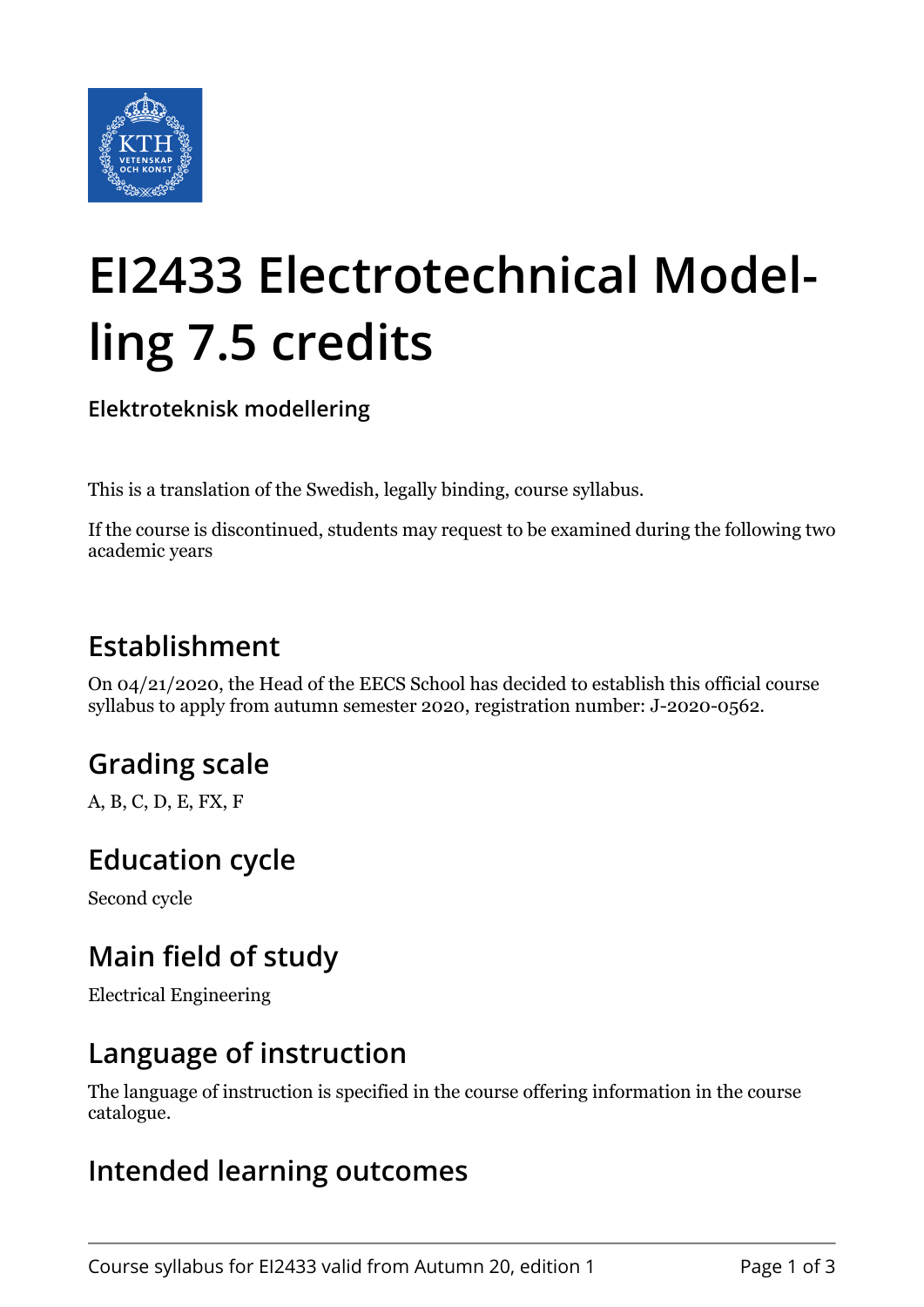After passing the course, the student should be able to

- apply the methodology for mathematical modelling to set up a model
- apply previously acquired knowledge to formulate mathematical models of general multi-physics problems in electrotechnical components or systems
- formulate ordinary and partial differential equations to describe different electrotechnical systems that involve electromagnetic, thermal and mechanical systems and define appropriate boundary conditions
- set up mathematical models in specialised computer programs (Matlab and COMSOL Multiphysics)
- analyse modelling results and explain them from a physical point of view
- assess the sensitivity for different models based on the modelling assumptions and the choice of parameters (e.g. material properties)
- estimate the uncertainty in the results when using a model.

#### **Course contents**

The basic stages to translate multi-physics problems to mathematical formulations to develop computer-based simulation models that are useful for research, technical design and product and software engineering in electrical engineering application fields:

- use of ordinary and partial differential equations to formulate corresponding mathematical formulations to solve electrical engineering problems
- introduction to implementation of models in COMSOL Multiphysics
- the basic theories and implementation of them in example models for specific electrotechnical problems in electrical engineering and plasma science
- practical development of multi-physical models in COMSOL Multiphysics according to the stages in mathematical modelling to deliver a design solution on a real technical problem.

# **Specific prerequisites**

150 credits in technology or natural sciences and the English B or the equivalent.

## **Examination**

- INL2 Assignments, 5.5 credits, grading scale: A, B, C, D, E, FX, F
- PRO2 Project, 2.0 credits, grading scale: A, B, C, D, E, FX, F

Based on recommendation from KTH's coordinator for disabilities, the examiner will decide how to adapt an examination for students with documented disability.

The examiner may apply another examination format when re-examining individual students.

# **Transitional regulations**